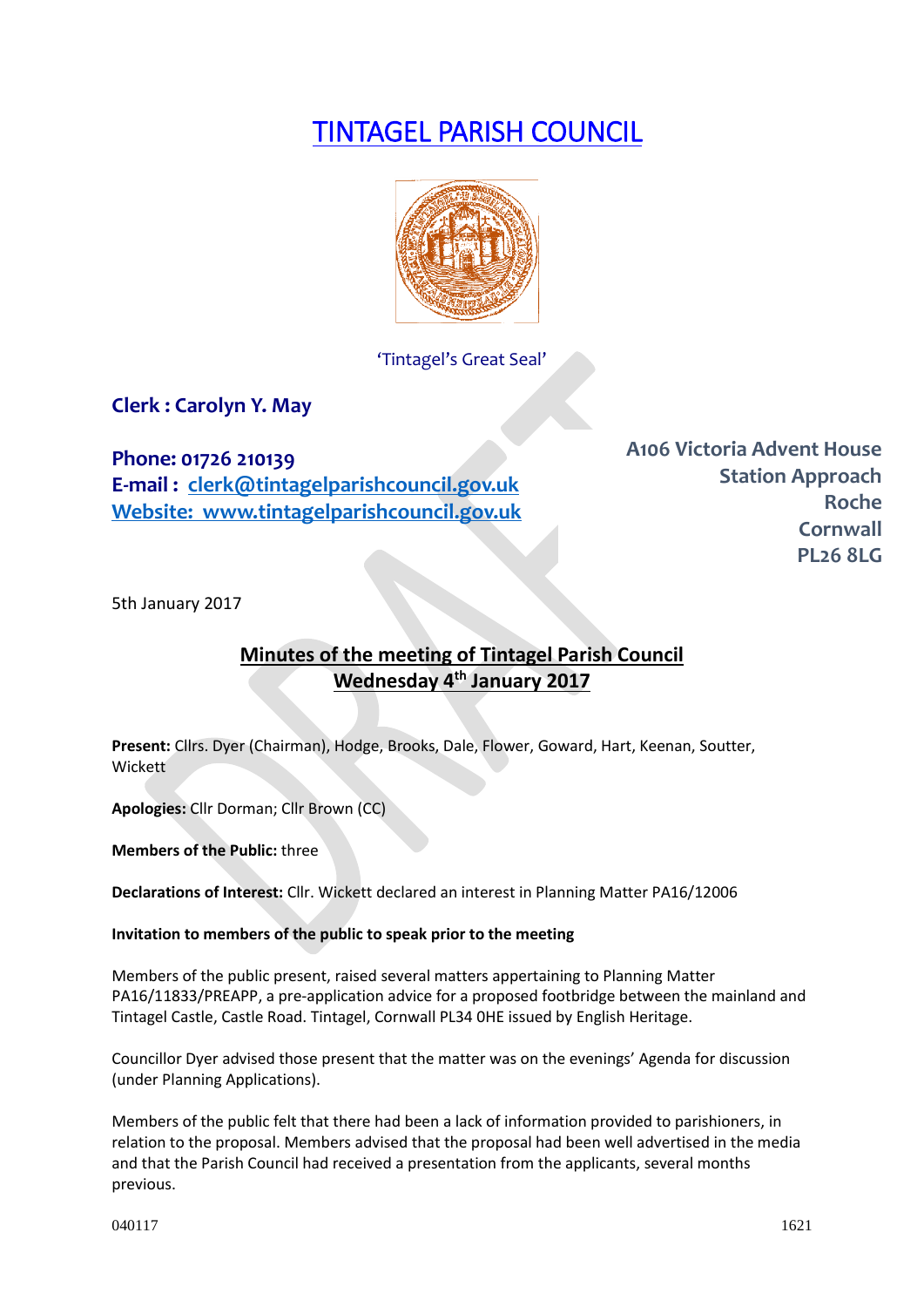There was a discussion relating to the manner in which the bridge would be constructed and members of the public were advised that detailed project proposals were available to the public from the Cornwall Council Planning website. However, the documents are both lengthy and extremely technical.

#### **The Chairman read out the following notice**

'This meeting has been advertised as a public meeting and as such could be filmed or recorded by broadcasters, the media or members of the public. Please be aware that whilst every effort is taken to ensure that members of the public are not filmed, we cannot guarantee this, especially if you are speaking or taking an active role.'

## **AGENDA**

## **To Approve the Minutes of the previous meeting on the 7th December 2016, plus matters arising.**

It was proposed by Cllr. Flower, seconded by Cllr. Brooks and **RESOLVED** that the minutes be signed as a true record of the meeting. All in favour. **Carried.**

#### **Reports**

Cllr Goward reported to Members that the white lining had not yet been carried out in the Bossinney Road car park.

Members were advised that Cllr Glenton Brown (CC) was still in the process of addressing the matter.

#### **Planning Applications**

**PA16/11833/PREAPP -** Pre-application advice for footbridge between mainland and island and associated landscape works. - English Heritage. **Location**: Tintagel Castle -Castle Road, Tintagel, Cornwall PL34 0HE.

Members discussed the pre-application documentation, highlighting the facts that it was extremely lengthy and too technical. It was, however, emphasised that this was a preapplication and not a full planning application. Therefore, the onus on the Parish Council, to consider the matter in greater depth, would arise with the issuing of the full planning application.

It was proposed by Cllr Dyer and Seconded by Cllr Hodge and resolved that the Parish Clerk would correspond with Cornwall Council Planning Department, advising the same that the Parish Council note the pre-application and details provided and looks forward to receiving the full application for consideration and comment. Nine in favour, with one abstention. **Carried.**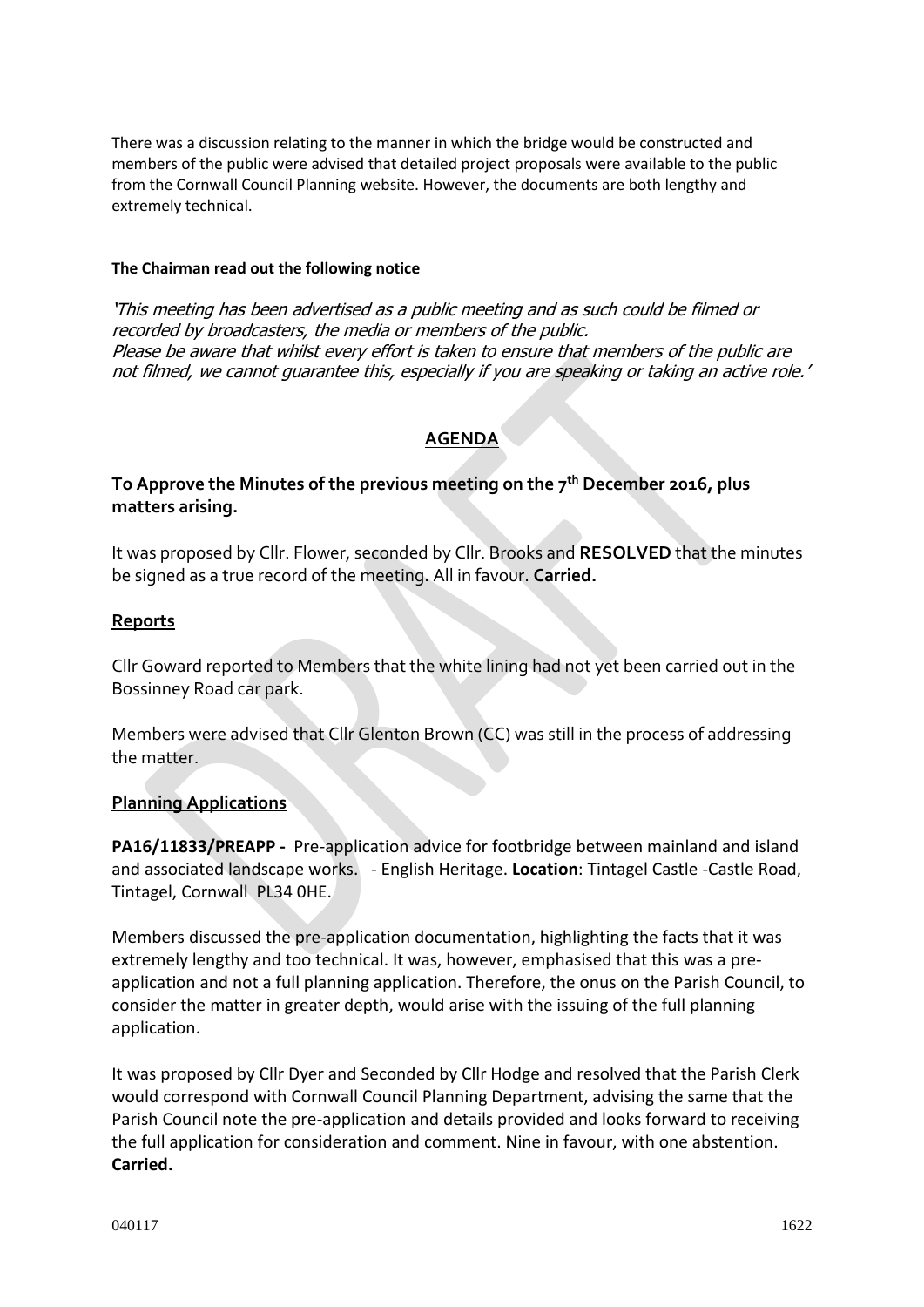**PA16/12006 -** Application for a Lawful Development Certificate for an Existing Use to determine the holiday or residential use status of the property known as Dowr. **Location:**  Dowr, Bossiney Road Bossiney Tintagel PL34 0AY. **Applicant:** Haulfryn Group Ltd.

It was proposed by Cllr. Flower and seconded by Cllr. Hart and **RESOLVED** that there be no objection to this application. Six in favour and three abstentions. **Carried.**

## **PA16/ 10074 –** Trewarmett Lodge, Trewarmett Hill, Trewarmett, Tintagel PL34 0ET

Cllr. Hart advised the Parish Council that a decision to approve the above detailed (second) application had been made by Cornwall Council, notwithstanding that the matter had not been discussed by the Parish Council. Enquiries by Cllr. Hart revealed that Cornwall Council Planning Department had forwarded the application to the Parish Clerk on 4<sup>th</sup> November 2016.

The Parish Clerk had checked all email correspondence for the date stated and confirmed to the Members that no such application had been received by her. It was further noted that ANOB, which has adversely commented on the first application (later withdrawn) had not commented upon PA16/10074. It was surmised that ANOB may have failed to receive the application also.

Members were advised that this was not the only planning application that had not been forwarded to the Parish Council, prior to a decision being made at County Council level.

It was proposed by Cllr. Dyer and seconded by Cllr. Wickett and **RESOLVED** that the Parish Clerk should write to Cornwall Council Planning Department, requesting that a full explanation be given in relation to the reasons why the above detailed planning application was approved without it having been appropriately forwarded to the Parish Council for consideration and comment.

## **Planning Decisions** – **Noted**

#### **Correspondence**

The Clerk advised Members that two additional invoices had been received since the publication of the Agenda. **Noted**

#### **Information**

#### Clerk's Actions – **Noted**

Cormac Solutions Ltd – The Parish Clerk advised Members that Cormac Solutions Ltd were still invoicing the Parish Council, in respect of lavatory cleaning/ maintenance at Trebarwith Strand and Trevena Square. The Clerk reported that she had refused to discharge some of the unidentifiable invoices and had written on two occasions to Cormac about the same. To date, the Parish Council is still receiving maintenance invoices date September / October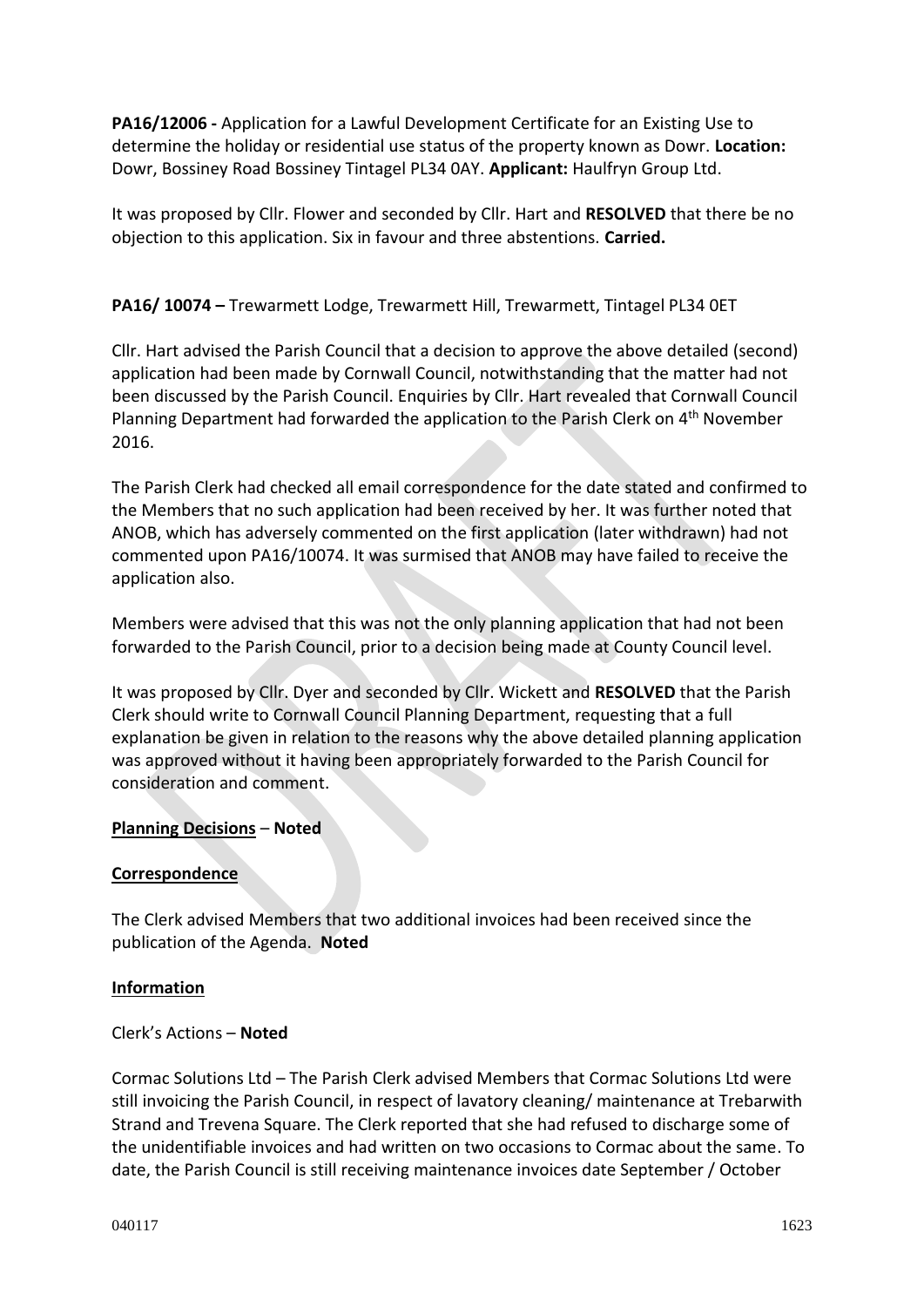2016. She has suggested that a face to face meeting is required between the parties, in order to establish more appropriate invoicing references and to determine precisely what these invoices refer to.

It was highlighted by Members that there have been a number of complaints relating to the poor standard of cleanliness in the TVC lavatories, notwithstanding the high cost of Cormac's services.

It was proposed by Cllr. Wickett, seconded by Cllr. Flower and **RESOLVED** that the Parish Clerk should arrange a face to face meeting with Cormac Solutions Ltd, Invoicing Department to discuss the issues outlined. That Cormac Solutions Ltd payments be withheld until matters have been sorted out to the Clerk's satisfaction. All in favour. **Carried**

| <b>Cheque</b> | Payee                     | <b>Service</b>            | Cost                    |            | <b>VAT</b>  |        | <b>Total</b>   |              |            |
|---------------|---------------------------|---------------------------|-------------------------|------------|-------------|--------|----------------|--------------|------------|
| 2850          | Mrs A. Fry                | Pictures                  | $\mathbf f$             | 48.75      |             |        | $\mathbf f$    | 48.75        |            |
| 2851          | Viking                    | Stationery                | £                       | 31.47      | $\pounds$   | 6.29   | £              | 37.76        |            |
| 2852          | Viking                    | Stationery                | £                       | 87.50      | £           | 17.50  | $\mathbf f$    | 105.00       |            |
| 2853          | Cormac                    | <b>Bossiney Road</b>      | $\overline{\mathbf{f}}$ | 496.49     | $\mathbf f$ | 99.30  | £              | 595.79       |            |
|               |                           | Toilets                   |                         |            |             |        |                |              |            |
|               |                           | (Maintenance)             |                         |            |             |        |                |              |            |
| 2854          | Seadog IT                 | <b>Annual Licence Key</b> | $\overline{f}$          | 40.00      |             |        | $\pounds$      | 40.00        |            |
| 2855          | Seadog IT                 | Website                   | $\overline{f}$          | 19.95      |             |        | $\overline{f}$ | 19.95        |            |
|               |                           | Maintenance               |                         |            |             |        |                |              |            |
| 2856          | Cormac Ltd                | Cleaning (TVC) -          | $\mathbf f$             | 680.44     | f           | 136.09 | $\pounds$      | 816.53       |            |
|               |                           | 31311                     |                         |            |             |        |                |              |            |
| 2857          | Cormac Ltd                | Maintenance               | $\pounds$               | 129.28     | $\mathbf f$ | 25.86  | $\pounds$      | 155.14       |            |
| 2858          | Cormac Ltd                | Cleaning (TVC) -          | £                       | 680.44     | £           | 136.09 | £              | 816.53       |            |
|               |                           | 31955                     |                         |            |             |        |                |              |            |
| 2859          | Carolyn May               | LocumClerk's Salary       | $\mathbf f$             | 929.90     | £           | 185.98 | £              | 1,115.89     |            |
| 2860          | Carolyn May               | Locum Clerk's             | f                       | 213.07     | £           | 42.61  | £              | 255.68       |            |
|               |                           | <b>Expenses</b>           |                         |            |             |        |                |              |            |
| 2861          | <b>Suez UK Ltd</b>        | TVC refuse                | $\pounds$               | 9.29       | $\pounds$   | 1.86   | $\pounds$      | 11.15        | <b>TVC</b> |
| 2862          | Wholesale                 | Stationery                | $\pounds$               | 62.20      | $\mathbf f$ | 12.44  | $\mathbf f$    | 74.64        | <b>TVC</b> |
|               | <b>Stationers (Devon)</b> |                           |                         |            |             |        |                |              |            |
|               | Ltd                       |                           |                         |            |             |        |                |              |            |
| 2863          | Westcountry               | <b>Books</b>              | $\mathbf f$             | 57.58      |             |        | $\mathbf f$    | 57.58        | <b>TVC</b> |
|               | Books &                   |                           |                         |            |             |        |                |              |            |
|               | <b>Stationery Ltd</b>     |                           |                         |            |             |        |                |              |            |
| 2864          | <b>JAC Printers</b>       | Fobs                      | $\pounds$               | 45.00      |             |        | $\pounds$      | 45.00        | <b>TVC</b> |
|               |                           |                           |                         |            |             |        |                |              |            |
|               |                           |                           |                         | £ 3,531.36 | £           | 664.02 |                | £ $4,195.38$ |            |

#### **Accounts Payable**

It was proposed by Cllr Wickett, seconded by Cllr Flower and **RESOLVED** that the accounts be agreed. Unanimous. **Carried**

**Off Street Parking Consultation** - Deferred from the meeting of 7<sup>th</sup> December 2016

Cllr. Garrard highlighted the fact that the consultation was now closed ( $16<sup>th</sup>$  December 2016). No discussion took place.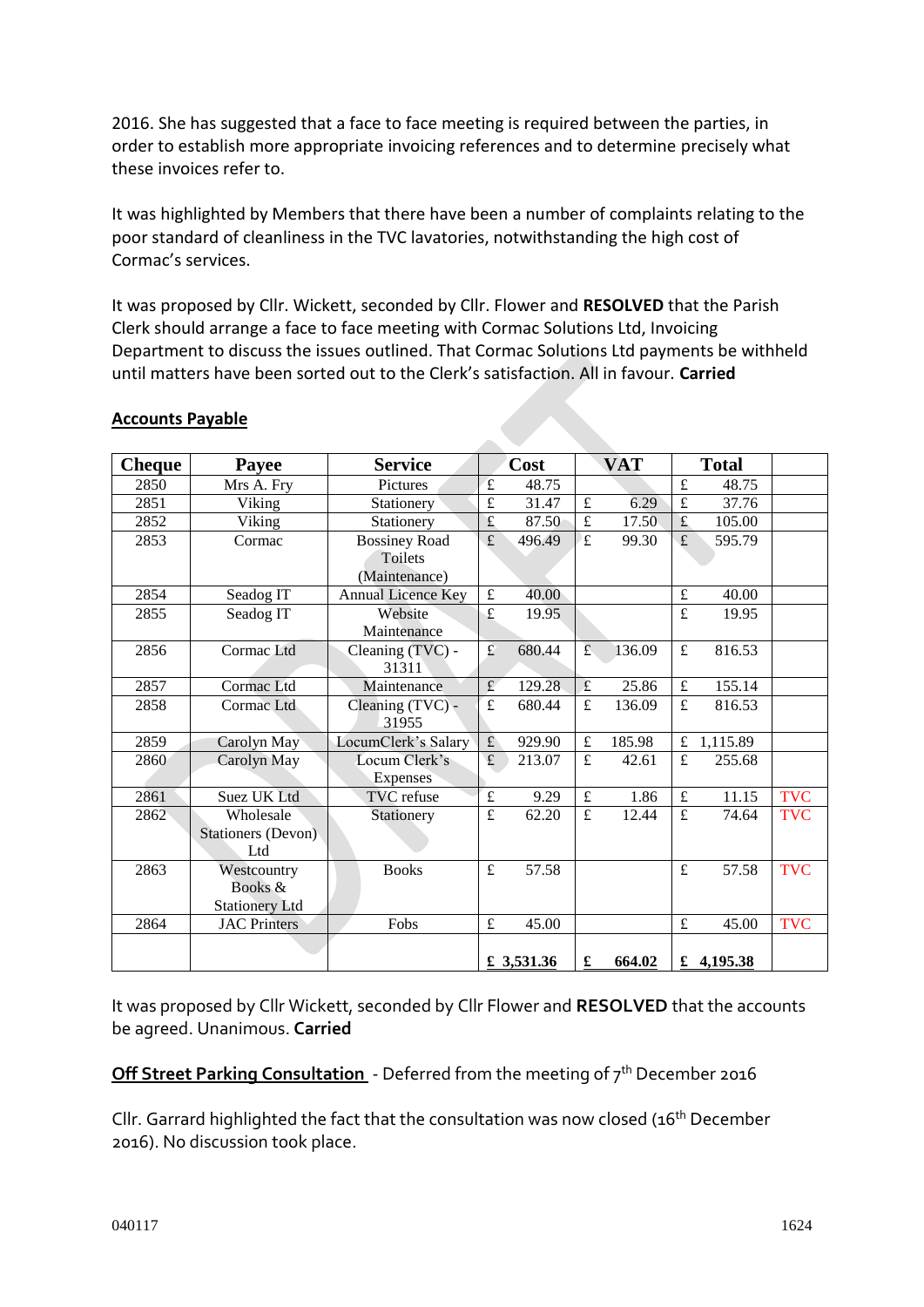## **Planning Protocol Consultation** - Deferred from the meeting of 7<sup>th</sup> December 2016

Cllr Hart informed Members that he had attended a training course, in relation to the implementation of the Planning Protocol in Cornwall.

Cllr Hart stated that Cornwall Council wishes to become more proactive with Parish and Town Councils in relation to the planning process. Th provisions of the aforementioned protocol provide for developers approaching Parish and Town Councils at an early stage of the development/planning process, in order to engage in a pre-application consultation.

Should the Parish Council opt to sign up to the Planning Protocol, it would effectively be able to set its own development level. He stressed that the pre-application process would not encompass individual applications, rather, it is intended for developers.

Members considered what tasks would be undertaken by the Parish Council, should it agree to sign up to the protocol. Cllr Hart suggested that there would be a need to attend site / developers meetings etc.

The setting up of a sub-committee to carry out this function was discussed. It was, however, felt by some Members that the current planning application assessment process, adopted by the Parish Council, serves the Council well and that there was no requirement for the establishment of a sub-committee to deal with planning matters. The establishment of such a committee would require additional resources and a separate governing policy.

It was pointed out that Tintagel is a small parish and would be unlikely to receive many preapplications for consideration. Should any concerns be raised at Parish Meetings in relation to such applications, the Parish Clerk would be asked to contact the applicant to request clarification. In the event that an onerous matter was to arise, a decision could be made, at a later date, to set up a sub-committee, if deemed necessary.

Members did, however, feel that it was important for the Parish Council to sign up to the protocol.

It was proposed by Cllr. Dyer, seconded by Cllr. Souttar and **RESOLVED** that the Parish Council should sign up to the Planning Protocol but that matters arising would be dealt with under the current planning process. Nine in favour, one abstention. **Carried.**

## **Social Hall Repairs**

The Social Hall repair project was discussed. The Parish Council is now at a point where it must commission the preparation of a Tender Specification. It was suggested that this should be undertaken by RTP.

Cllr Wickett advised that the decision to repair the existing Social Hall is a major undertaking and that there is a need to 'get it right'. Although there has been a refusal, on the part of Cornwall Council, to sell the Bossinney Road Car Park to the Parish Council, he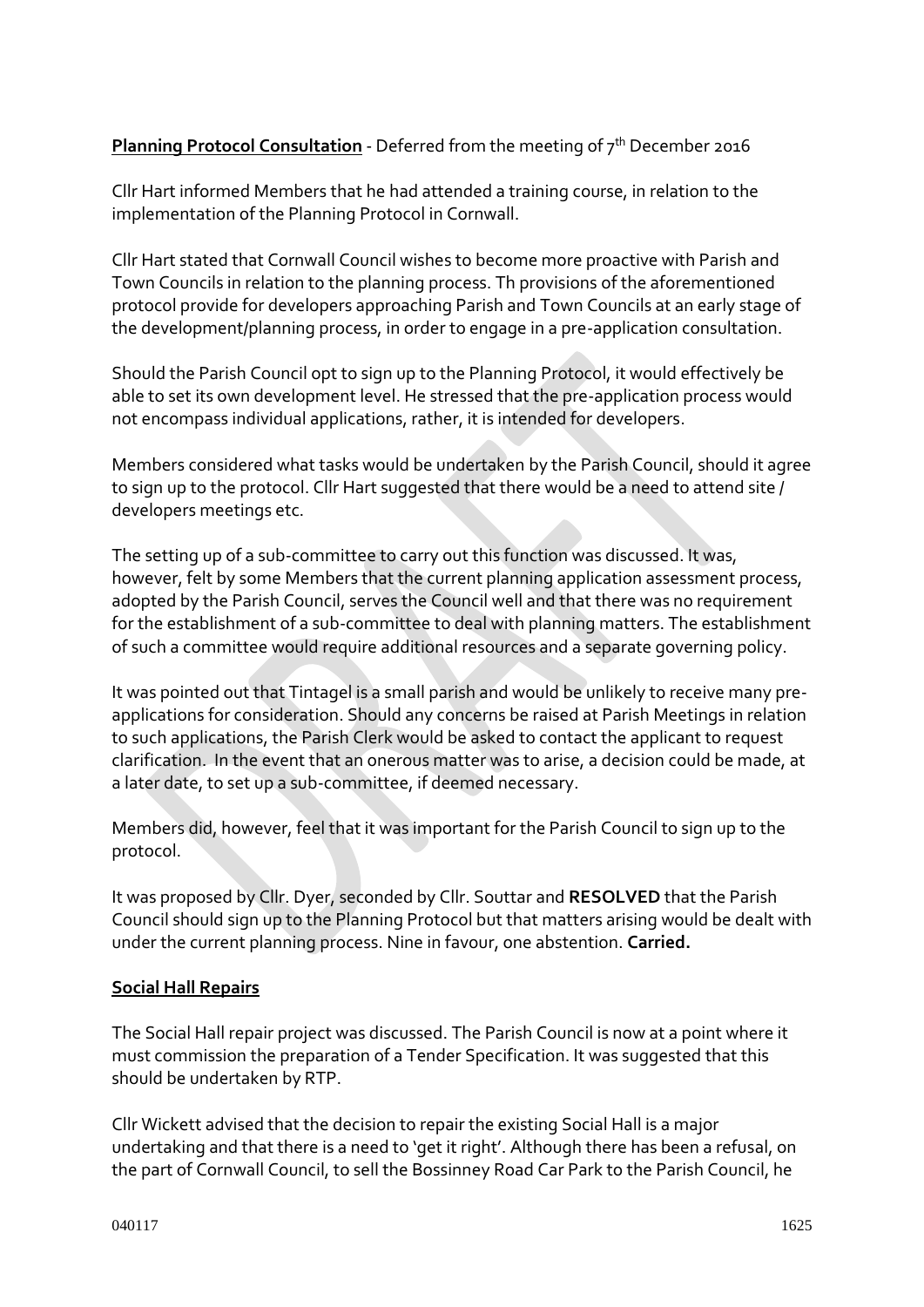would like to have one last discussion with Cornwall Council in order to ascertain whether it would be willing to sell part of the Bossiney Road car park, for the purpose of building a new Social Hall. He added that a purpose built social hall would be cheaper to maintain and that the existing Social Hall could be sold for development.

Cllr Wickett volunteered to speak with the relevant Cornwall Council Cabinet Member and indicated that the Parish Clerk would also attend any such meeting.

It was proposed by Cllr. Wickett, seconded by Cllr Keane and **RESOLVED** that a meeting should be convened in the next month with Cornwall Council, in order to determine whether a designated piece of land could be procured by the Parish Council, and that a report should be presented to the Parish Council at its' next meeting on 1<sup>st</sup> February 2017. Unanimous. **Carried.**

## **Internet Security**

The Parish Clerk gave an update to Members in respect of the Council's internet security. She advised Members that there had been a serious breach of the Council's internet security system and that all of the data stored on the laptop had been lost. Fortunately, the files had been backed up to a hard drive and the Parish Council's information loss was minimal.

The computer is currently being repaired and the Clerk requested that the Parish Council; purchase a three year, high security programme at a cost of £150.00

It was proposed by Cllr Hodge, seconded by Cllr Dyer and **RESOLVED** that the Clerk should purchase appropriate internet security for the Parish laptop, Unanimous. **Carried.**

## **Tintagel Visitor Centre Management**

Members discussed the options relating to the management of the TVC and of the Parish Council's assets.

Cllr. Wickett advised Members that an appointed Business Administrator would have to take responsibility for the maintenance of the public lavatories at the TVC. He referred to the fact that the Parish Council is, at present, paying external businesses to carry out the maintenance and cleaning of the lavatories and the Social Hall. Cllr. Wickett then raised the questions: should these tasks be undertaken by an employee? and does the Parish Council have funding for such a person?

Cllr. Hart advised that the position discussed by the Parish Council, at a previous meeting, was that of a 'Parish Council Assets Co-ordinator' and not a 'TVC Manager'. It was also suggested that the post holder would not be responsible for the TVC assets, as the TVC is a separate entity from the Parish Council.

Cllr Hodge alluded to the costs that would be incurred through the appointment of an